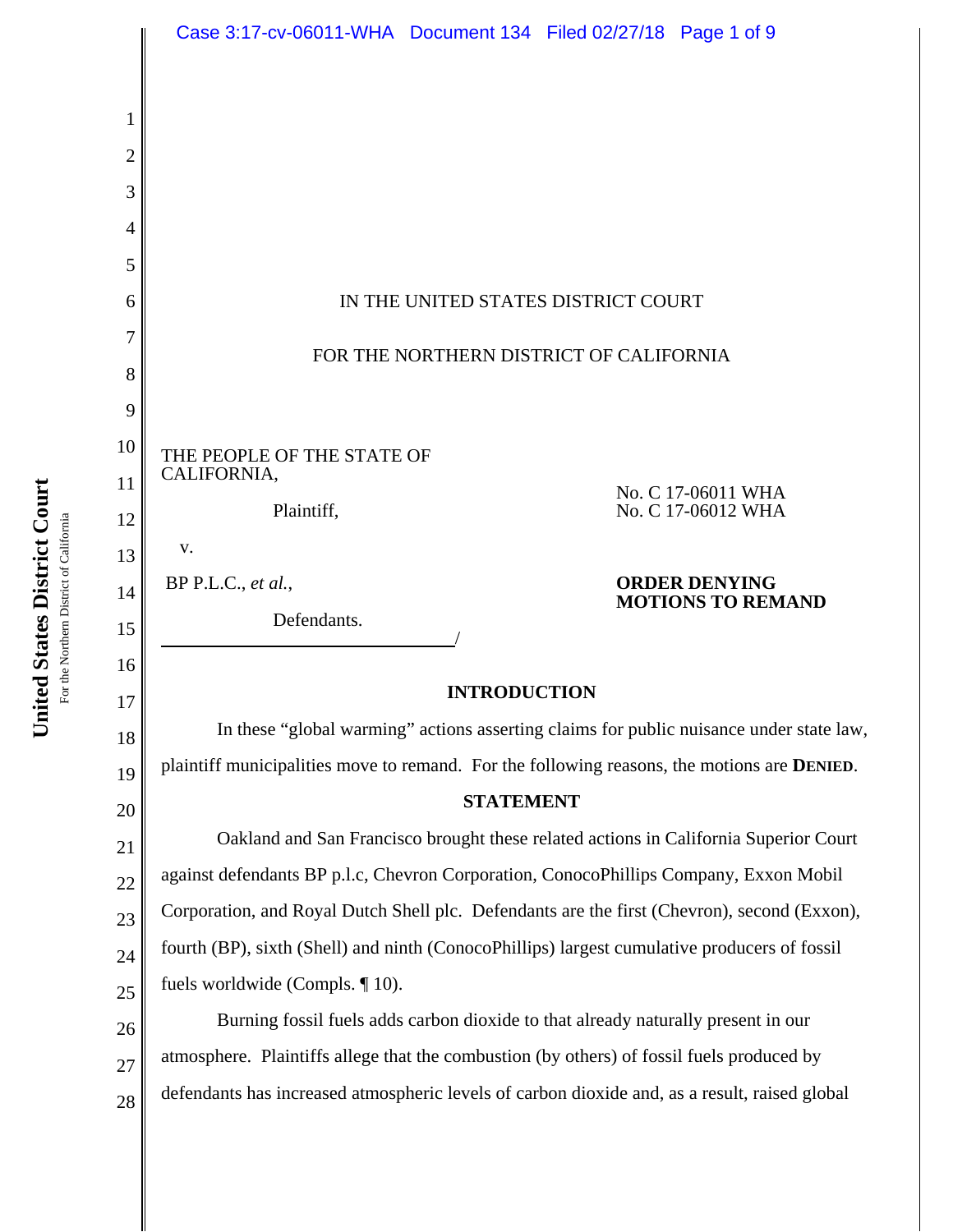# Case 3:17-cv-06011-WHA Document 134 Filed 02/27/18 Page 2 of 9

temperatures and melted glaciers to cause a rise in sea levels, and thus caused flooding in Oakland and San Francisco (Oakl. Compl. ¶¶ 38, 48, 50; SF Compl. ¶¶ 38, 49, 51).

The complaints do not seek to impose liability for direct emissions of carbon dioxide, which emissions flow from combustion in worldwide machinery that use such fuels, like automobiles, jets, ships, train engines, powerplants, heating systems, factories, and so on. Rather, plaintiffs' state law nuisance claims are premised on the theory that — despite long-knowing that their products posed severe risks to the global climate — defendants produced fossil fuels while simultaneously engaging in large scale advertising and public relations campaigns to discredit scientific research on global warming, to downplay the risks of global warming, and to portray fossil fuels as environmentally responsible and essential to human well-being (Oakl. Compl. ¶¶ 11, 62–83; SF Compl. ¶¶ 11, 63–84).

12 13 14 15 16 17 18 The complaints further allege that accelerated sea level rise has and will continue to inundate public and private property in Oakland and San Francisco. Although plaintiffs (and the federal government through the Army Corps of Engineers) have already taken action to abate the harm of sea level rise, the magnitude of such actions will continue to increase. The complaints stress that a severe storm surge, coupled with higher sea levels, could result in loss of life and extensive damage to public and private property (Oakl. Compl. ¶¶ 84–92; SF Compl. ¶¶ 85–93).

19 20 21 22 Based on these allegations, each complaint asserts a single cause of action under California public nuisance law. As relief, such complaints seek an abatement fund to pay for seawalls and other infrastructure needed to address rising sea levels (Oakl. Compl.  $\P$ ] 93–98; SF Compl. ¶¶ 94–99, Relief Requested ¶ 2).

23 24 Defendants removed these actions. Plaintiffs now move to remand to state court. This order follows full briefing and oral argument.<sup>1</sup>

25

26

1

2

3

4

5

6

7

8

9

10

<sup>27</sup> 28 <sup>1</sup> Six similar actions, filed by the County of San Mateo, City of Imperial Beach, County of Marin, County of Santa Cruz, City of Santa Cruz and City of Richmond, respectively, are pending in this district before Judge Vince Chhabria (Case Nos. 17-cv-4929, 17-cv-4934, 17-cv-4935, 18-cv-0450, 18-cv-0458, 18-cv-0732). In comparison to the instant cases, these actions assert additional claims (including product liability, negligence, and trespass) against additional defendants.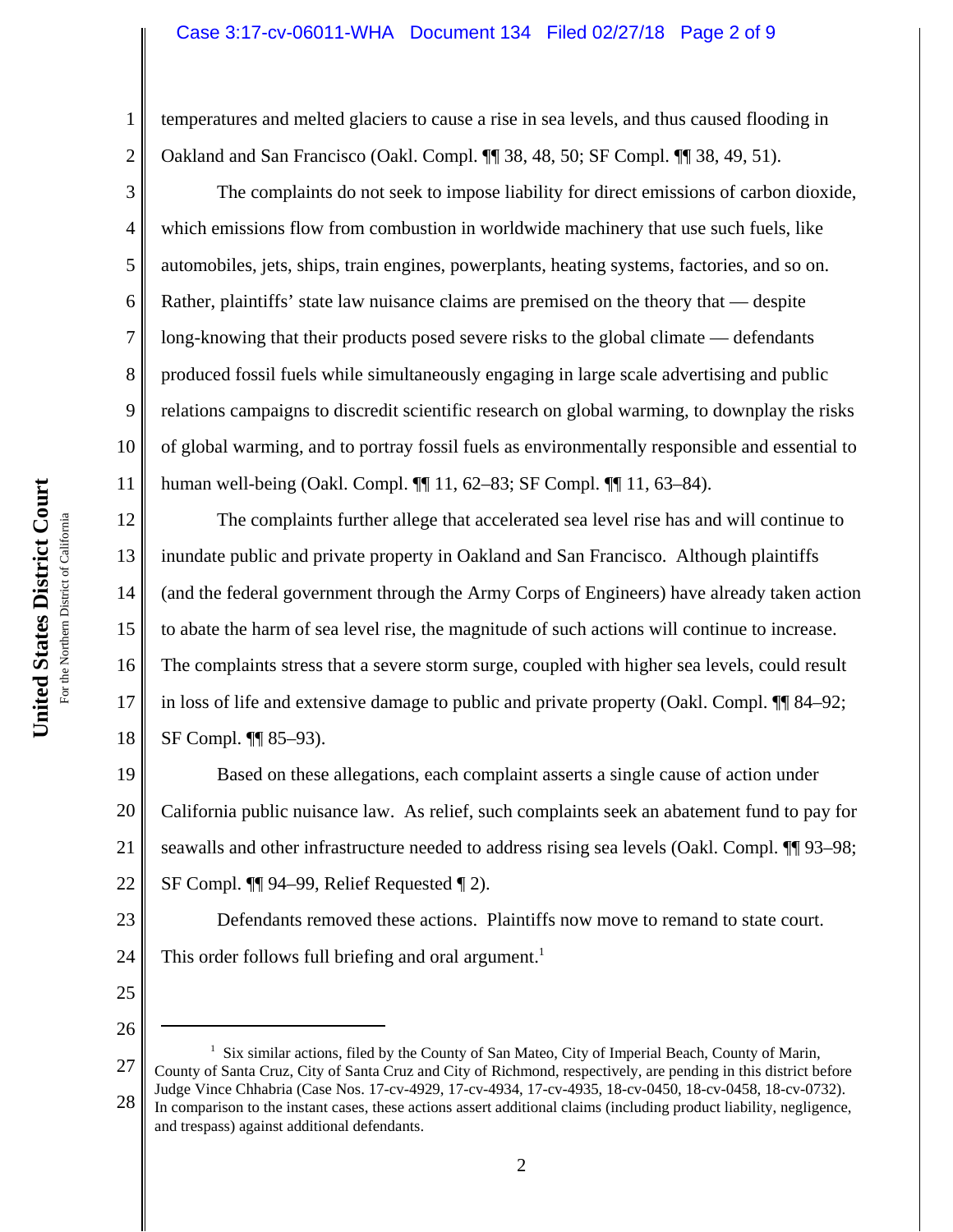# **ANALYSIS**

| 1              | <b>ANALYSIS</b>                                                                                                                            |
|----------------|--------------------------------------------------------------------------------------------------------------------------------------------|
| $\mathbf{2}$   | Plaintiffs' nuisance claims — which address the national and international geophysical                                                     |
| 3              | phenomenon of global warming — are necessarily governed by federal common law. District                                                    |
| $\overline{4}$ | courts have original jurisdiction over "all civil actions arising under the Constitution, laws, or                                         |
| 5              | treaties of the United States," including claims brought under federal common law. Nat'l                                                   |
| 6              | Farmers Union Ins. Cos. v. Crow Tribe of Indians, 471 U.S. 845, 850 (1985) (citing 28 U.S.C.                                               |
| 7              | § 1331). Federal jurisdiction over these actions is therefore proper.                                                                      |
| 8              | Federal courts, unlike state courts, do not possess a general power to develop and apply                                                   |
| 9              | their own rules of decision. City of Milwaukee v. Illinois, 451 U.S. 304, 312 (1981)                                                       |
| 10             | ("Milwaukee II"). Federal common law is appropriately fashioned, however, where a federal                                                  |
| 11             | rule of decision is "necessary to protect uniquely federal interests." Texas Indus., Inc. v.                                               |
| 12             | Radcliff Materials, Inc., 451 U.S. 630, 640 (1981). While not all federal interests fall into this                                         |
| 13             | category, uniquely federal interests exist in "interstate and international disputes implicating the                                       |
| 14             | conflicting rights of States or our relations with foreign nations." <i>Id.</i> at 641. In such disputes,                                  |
| 15             | the "nature of the controversy makes it inappropriate for state law to control." Ibid.                                                     |
| 16             | In Illinois v. City of Milwaukee, 406 U.S. 91, 107 n.9 (1972) ("Milwaukee $\Gamma$ "), for                                                 |
| 17             | example, the Supreme Court applied federal common law to an interstate nuisance claim,                                                     |
| 18             | explaining that:                                                                                                                           |
| 19             | Federal common law and not the varying common law of the<br>individual States is, we think, entitled and necessary to be                   |
| 20             | recognized as a basis for dealing in uniform standard with the<br>environmental rights of a State against improper impairment by           |
| 21             | sources outside its domain. The more would this seem to be<br>imperative in the present era of growing concern on the part of              |
| 22             | a State about its ecological conditions and impairments of them.<br>In the outside sources of such impairment, more conflicting            |
| 23             | disputes, increasing assertions and proliferating contentions would<br>seem to be inevitable. Until the field has been made the subject of |
| 24             | comprehensive legislation or authorized administrative standards,<br>only a federal common law basis can provide an adequate means         |
| 25             | for dealing with such claims as alleged federal rights.                                                                                    |
| 26             | The Supreme Court has continued to affirm that, post– <i>Erie</i> , federal common law includes                                            |
| 27             | the general subject of environmental law and specifically includes ambient or interstate air and                                           |
| 28             | water pollution. Am. Elec. Power Co., Inc. v. Connecticut, 564 U.S. 410, 421 (2011) ("AEP").                                               |
|                |                                                                                                                                            |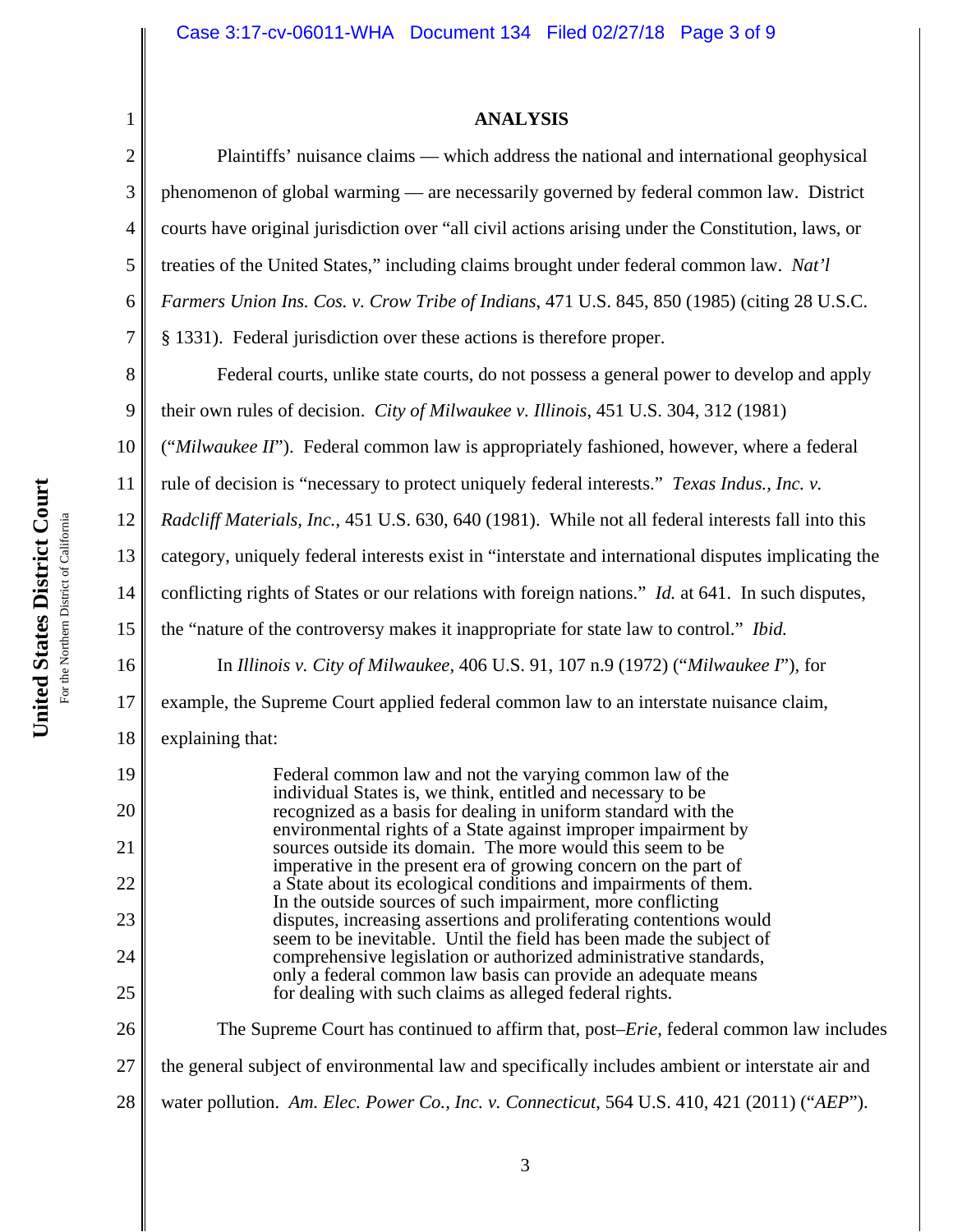#### Case 3:17-cv-06011-WHA Document 134 Filed 02/27/18 Page 4 of 9

3 Both our court of appeals and the Supreme Court have addressed the viability of the federal common law of nuisance to address global warming. The parties sharply contest the import of these decisions.

4 5 6 7 8 9 10 11 12 13 14 15 The plaintiffs in *AEP* brought suit against five domestic emitters of carbon dioxide, alleging that by contributing to global warming, those defendants had violated the federal common law of interstate nuisance, or, in the alternative, state tort law. 564 U.S. at 418. The Supreme Court recognized that environmental protection "is undoubtedly an area within national legislative power, one in which federal courts may fill in statutory interstices, and, if necessary, even fashion federal law." *Id.* at 421 (internal quotes and citations omitted). It held, however, that because the Clean Air Act "[spoke] directly" to the issue of carbon-dioxide emissions from domestic power-plants, the Act displaced any federal common law right to seek an abatement of defendants' emissions. *Id.* at 424–25. *AEP* did not reach the plaintiffs' state law claims. Instead, Justice Ginsburg explained that "the availability *vel non* of a state lawsuit depend[ed], *inter alia*, on the preemptive effect of the federal Act," and left the matter open for consideration on remand. *Id.* at 429.

16 17 18 19 20 21 22 23 24 Our court of appeals addressed similar claims in *Native Village of Kivalina v. ExxonMobil Corp.*, 696 F.3d 849 (9th Cir. 2012) ("*Kivalina*"). Citing to *AEP*, the appellate court held that the Clean Air Act also displaced federal common law nuisance claims for *damages* caused by global warming. *Id.* at 856. *Kivalina* underscored that "federal common law can apply to transboundary pollution suits," and that most often such suits are  $-$  as here  $$ founded on a theory of public nuisance. *Id.* at 855.But *Kivalina* also failed to reach the plaintiffs' state law claims, which the district court had dismissed without prejudice to their refiling in state court. *Id.* at 858; *Native Vill. of Kivalina v. ExxonMobil Corp.*, 663 F. Supp. 2d 863, 882–83 (N.D. Cal. 2009) (Judge Saundra Brown Armstrong).

25 26 27 28 Here, as in *Milwaukee I*, *AEP*, and *Kivalina*, a uniform standard of decision is necessary to deal with the issues raised in plaintiffs' complaints. If ever a problem cried out for a uniform and comprehensive solution, it is the geophysical problem described by the complaints, a problem centuries in the making (and studying) with causes ranging from volcanoes, to wildfires,

1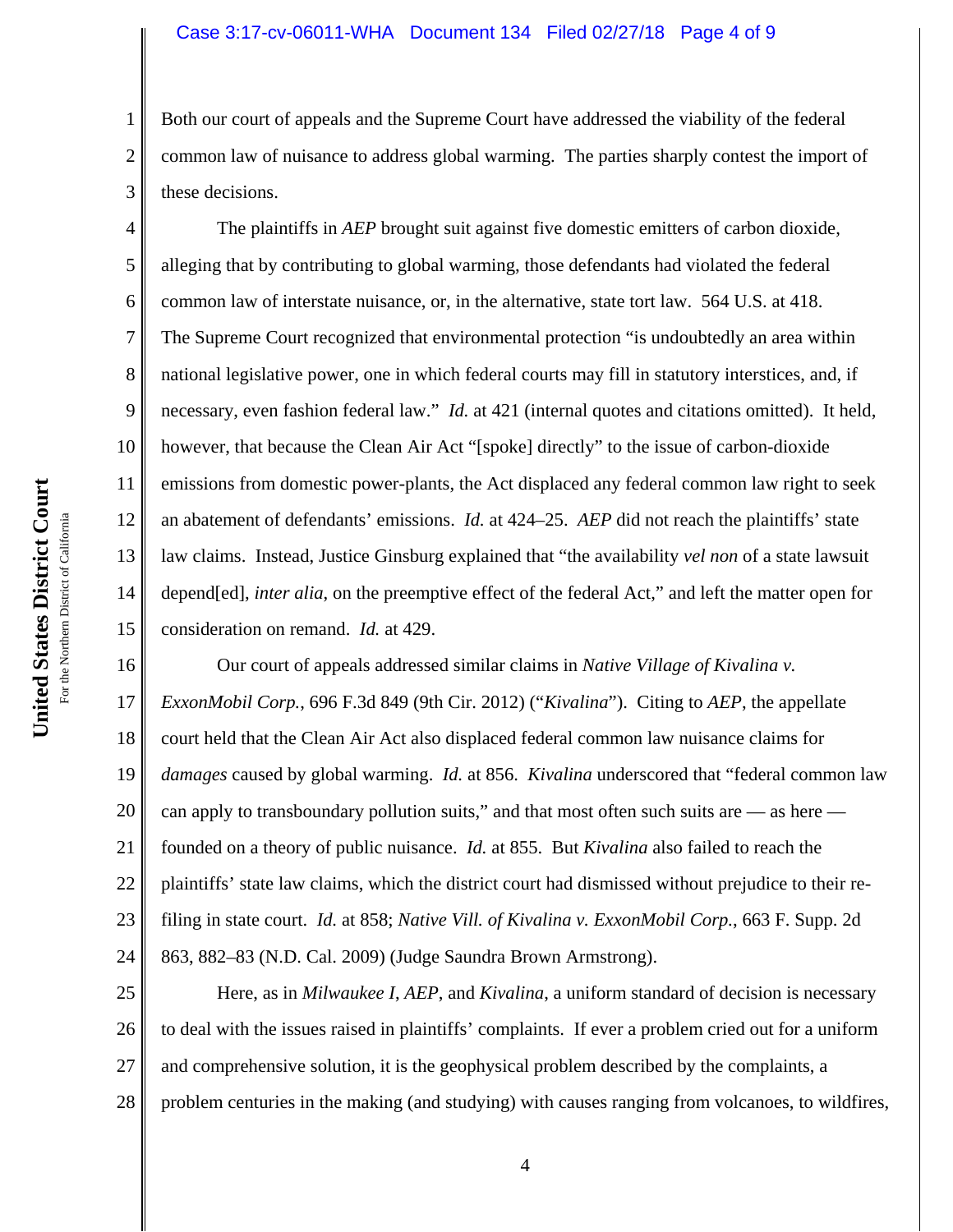#### Case 3:17-cv-06011-WHA Document 134 Filed 02/27/18 Page 5 of 9

1 2 3 4 5 6 7 8 9 10 11 to deforestation to stimulation of other greenhouse gases — and, most pertinent here, to the combustion of fossil fuels. The range of consequences is likewise universal — warmer weather in some places that may benefit agriculture but worse weather in others, *e.g.*, worse hurricanes, more drought, more crop failures and — as here specifically alleged — the melting of the ice caps, the rising of the oceans, and the inevitable flooding of coastal lands. Taking the complaints at face value, the scope of the worldwide predicament demands the most comprehensive view available, which in our American court system means our federal courts and our federal common law. A patchwork of fifty different answers to the same fundamental global issue would be unworkable. This is not to say that the ultimate answer under our federal common law will favor judicial relief. But it is to say that the extent of any judicial relief should be uniform across our nation.

12 13 Plaintiffs raise three primary arguments in seeking to avoid federal common law. None are persuasive.

14 15 16 17 18 19 20 21 22 23 24 *First*, plaintiffs argue that — in contrast to earlier transboundary pollution suits such as *AEP* and *Kivalina* — plaintiffs' nuisance claims are brought against *sellers* of a product rather than direct *dischargers* of interstate pollutants. Extending federal common law to the current dispute, plaintiffs caution, would extend the scope of federal nuisance law well beyond its original justification. To be sure, plaintiffs raise novel theories of liability. And it is also true, of course, that the development of federal common law is necessary only in a "few and restricted instances." *Milwaukee II*, 451 U.S. at 313. As explained above, however, the transboundary problem of global warming raises exactly the sort of federal interests that necessitate a uniform solution. This is no less true because plaintiffs assert a novel theory of liability, nor is it less true because plaintiffs' theory mirrors the sort of state-law claims that are traditionally applied to products made in other states and sold nationally.<sup>2</sup>

25

26 27 28  $2$  Notably, in support of their theory of liability plaintiffs cite decisions where the alleged nuisance was caused by a product's use *in California*. In *People v. ConAgra Grocery Products Company*, 17 Cal. App. 5th 51 (2017), the plaintiffs sued producers and manufacturers of lead paint, arguing that the defendants deceptively minimized its dangers and promoted its use. The plaintiffs there, however, sought abatement only with respect to products used in California buildings. Similarly, the claims in *Ileto v. Glock Inc.*, 349 F.3d 1191 (9th Cir. 2003), concerned the manufacture and marketing of firearms but stemmed from the shooting of six individuals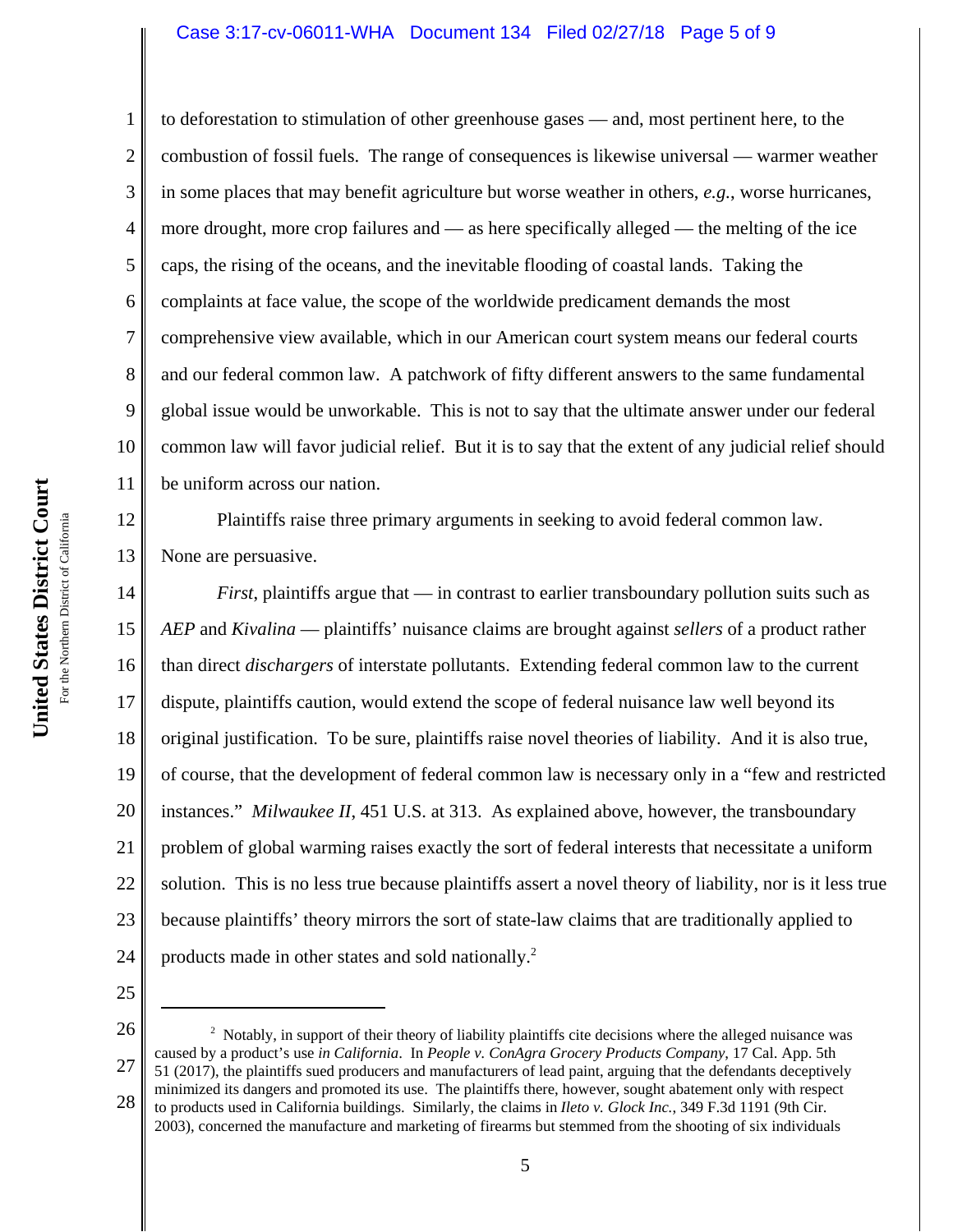#### Case 3:17-cv-06011-WHA Document 134 Filed 02/27/18 Page 6 of 9

Plaintiffs' reliance on *National Audubon Society v. Department of Water*, 869 F.2d 1196 (9th Cir. 1988), is also misplaced. There, our court of appeals held that federal nuisance law did not extend to claims concerning a California agency's diversion of water from a lake wholly within the state. Although the water diversion may have led to air pollution in both California and Nevada, our court of appeals found that it was "essentially a domestic dispute" in which application of state law would not be inappropriate. *Id.* at 1204–05. The court underscored, however, that the Supreme Court does consider the application of state law inappropriate (and the application of federal law appropriate) in "those interstate controversies which involve a state suing sources outside of its own territory." *Id.* at 1205.

*Second*, plaintiffs contend that — even if their claims are tantamount to the interstate pollution claims raised in *AEP* and *Kivalina* — the Clean Air Act displaces such federal common law claims. Moreover, they argue, *International Paper Company v. Ouellette*, 479 U.S. 481 (1987), held that once federal common law is displaced, state law once again governs.

14 15 16 17 18 19 20 21 This order presumes that when congressional action displaces federal common law, state law becomes available to the extent it is not preempted by statute. *AEP*, 564 U.S. at 429. But while *AEP* and *Kivalina* left open the question of whether nuisance claims against *domestic emitters* of greenhouse gases could be brought under state law, they did not recognize the displacement of the federal common law claims raised here. Emissions from domestic sources are certainly regulated by the Clean Air Act, but plaintiffs here have fixated on an earlier moment in the train of industry, the earlier moment of production and sale of fossil fuels, not their combustion.

22 23 24 25 26 Through the Clean Air Act, Congress established a comprehensive state and federal scheme to control air pollution in the United States. 42 U.S.C. § 7401 *et seq*. The central elements of this comprehensive scheme are (1) the Act's provisions for uniform national standards of performance for new stationary sources of air pollution, § 7411, (2) the Act's provisions for uniform national emission standards for certain air pollutants, § 7412, (3) the

27

1

2

3

4

5

6

7

8

9

10

11

12

<sup>28</sup> in Los Angeles. Plaintiffs' claims here, by contrast, are not localized to California and instead concern fossil fuel consumption worldwide.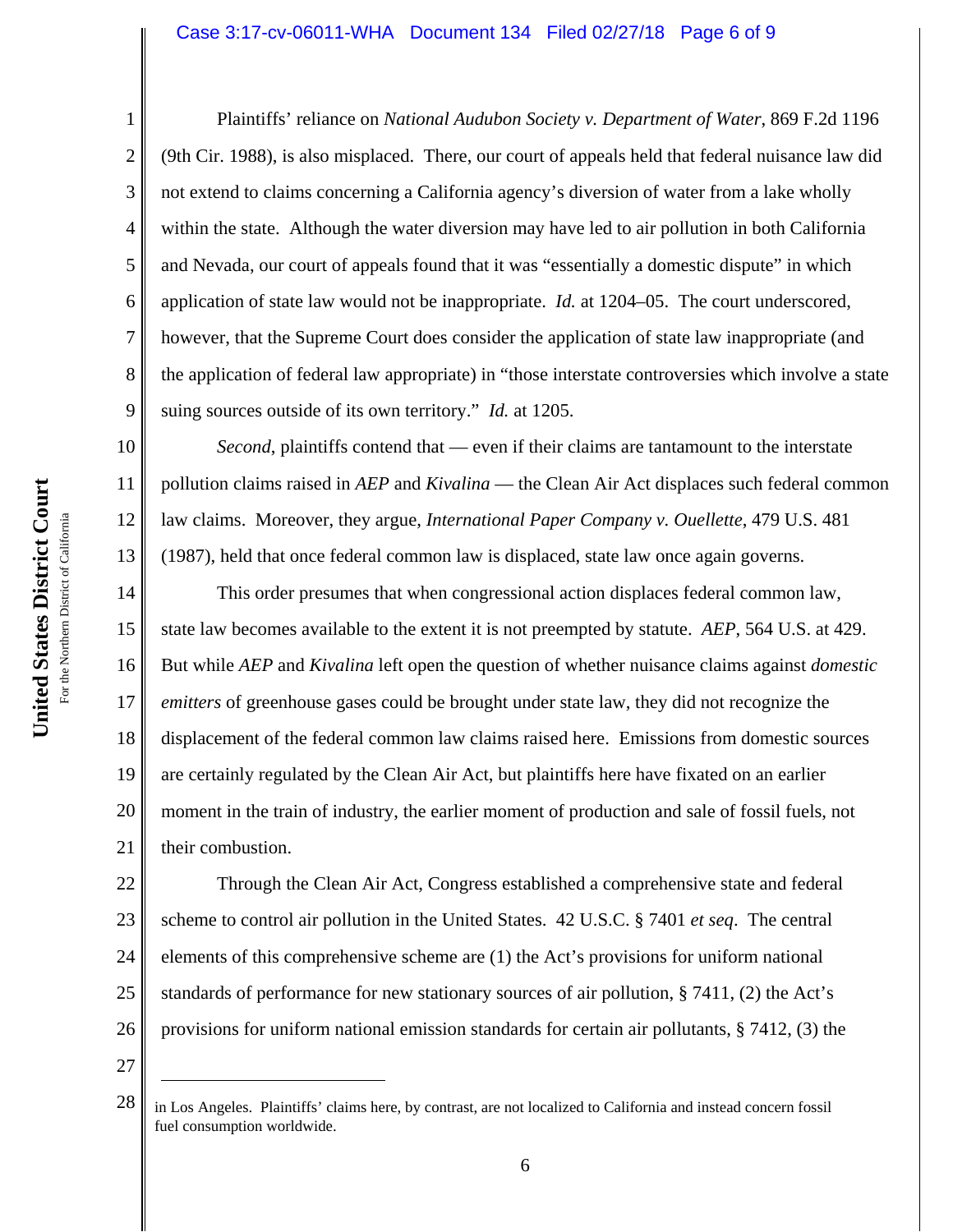#### Case 3:17-cv-06011-WHA Document 134 Filed 02/27/18 Page 7 of 9

Act's promulgation of primary and secondary national ambient air quality standards, §§ 7408–09, and (4) the development of national ambient air quality standards for motor vehicle emissions, § 7521. The Clean Air Act displaced the nuisance claims asserted in *Kivalina* and *AEP* because the Act "spoke directly" to the issues presented — *domestic* emissions of greenhouse gases. The same cannot be said here.

Plaintiffs' nuisance claims center on an alleged scheme to produce and sell fossil fuels while deceiving the public regarding the dangers of global warming and the benefits of fossil fuels. Plaintiffs do not bring claims against emitters, but rather bring claims against defendants for having put fossil fuels into the flow of international commerce. Importantly, unlike *AEP* and *Kivalina*, which sought only to reach domestic conduct, plaintiffs' claims here attack behavior worldwide. While some of the fuel produced by defendants is certainly consumed in the United States (emissions from which are regulated by the Clean Air Act), greenhouse gases emanating from overseas sources are equally guilty (perhaps more so) of causing plaintiffs' harm. Yet these foreign emissions are out of the EPA and Clean Air Act's reach.

15 16 17 18 19 20 21 22 For displacement to occur, "[t]he existence of laws generally applicable to the question is not sufficient; the applicability of displacement is an issue-specific inquiry." *Kivalina*, 696 F.3d at 856. In *Milwaukee I*, the Supreme Court considered multiple statutes potentially affecting the federal question but ultimately concluded that no statute directly addressed the question and accordingly held that the federal common law public nuisance claim had not been displaced. 406 U.S. at 101–03. Here, the Clean Air Act does not provide a sufficient legislative solution to the nuisance alleged to warrant a conclusion that this legislation has occupied the field to the exclusion of federal common law.

23 24 25 26 27 *Third*, the well-pleaded complaint rule does not bar removal of these actions. Federal jurisdiction exists in this case if the claims necessarily arise under federal common law. *Wayne v. DHL Worldwide Express*, 294 F.3d 1179, 1184 (9th Cir. 2002). Plaintiffs concede that our court of appeals recognized this rule, but contend that it should be ignored as dicta. To the contrary, in support *Wayne* cited *Milwaukee I*, where the Supreme Court explained that a claim

United States District Court **United States District Court** For the Northern District of California For the Northern District of California 1

2

3

4

5

6

7

8

9

10

11

12

13

14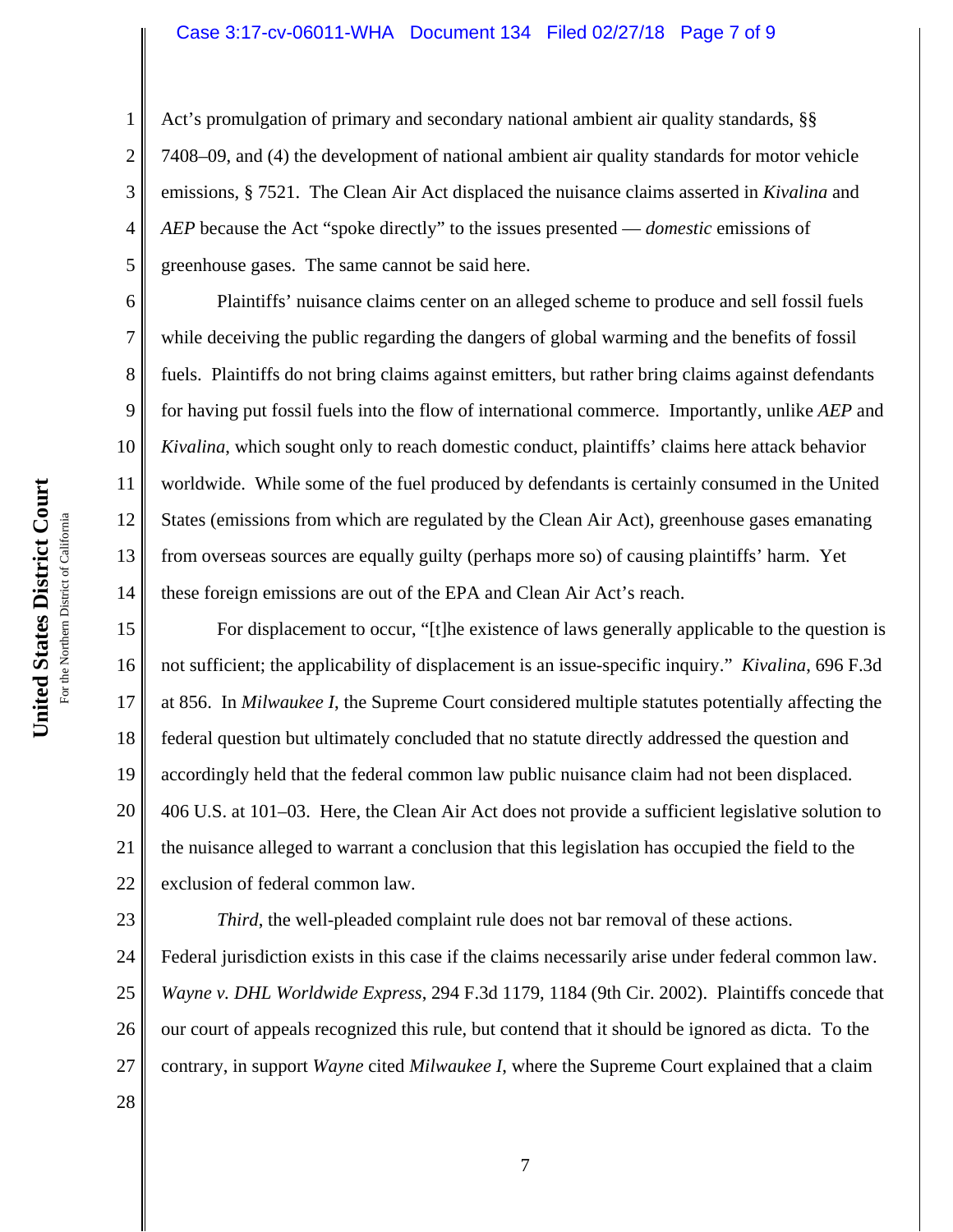"'arises under' federal law if the dispositive issues stated in the complaint require the application of federal common law." 406 U.S. at 100.<sup>3</sup>

Plaintiffs' claims for public nuisance, though pled as state-law claims, depend on a global complex of geophysical cause and effect involving all nations of the planet (and the oceans and atmosphere). It necessarily involves the relationships between the United States and all other nations. It demands to be governed by as universal a rule of apportioning responsibility as is available. This order does not address whether (or not) plaintiffs have stated claims for relief. But plaintiffs' claims, if any, are governed by federal common law. Federal jurisdiction is therefore proper.

10 11 12 13 14 15 16 17 The foregoing is sufficient to deny plaintiffs' motions for remand. It is worth noting, however, that other issues implicated by plaintiffs' claims also demonstrate the proprietary of federal common law jurisdiction. Importantly, the very instrumentality of plaintiffs' alleged injury — the flooding of coastal lands — is, by definition, the navigable waters of the United States. Plaintiffs' claims therefore necessarily implicate an area quintessentially within the province of the federal courts. *See Michigan v. U.S. Army Corps of Eng'rs*, 667 F.3d 765, 772 (7th Cir. 2011). This issue was not waived, as defendants timely invoked federal common law as a grounds for removal.

#### **CONCLUSION**

For the foregoing reasons, plaintiffs' motions for remand are **DENIED**.

### **CERTIFICATION UNDER 28 U.S.C. § 1292(b)**

21 22 23 The district court hereby certifies for interlocutory appeal the issue of whether plaintiffs' nuisance claims are removable on the ground that such claims are governed by federal common law. This order finds that this is a controlling question of law as to which there is substantial

1

2

3

4

5

6

7

8

9

18

19

20

24

25

**United States District Court**

<sup>26</sup> 27 <sup>3</sup> Plaintiffs' remaining authorities on this point are inapposite. Contrary to plaintiffs, our court of appeals found that it lacked subject-matter jurisdiction over the state-law claims asserted in *Patrickson v. Dole Food Company* because it was merely possible that "the federal common law of foreign relations *might* arise as an issue." 251 F.3d 795, 803 (9th Cir. 2001) (emphasis added). Similarly, the complaint in *Provincial*

<sup>28</sup> *Government of Marinduque v. Placer Dome, Inc.*, 582 F.3d 1083, 1090 (9th Cir. 2009), did not raise federal law on its face, but rather implicated it "only defensively."